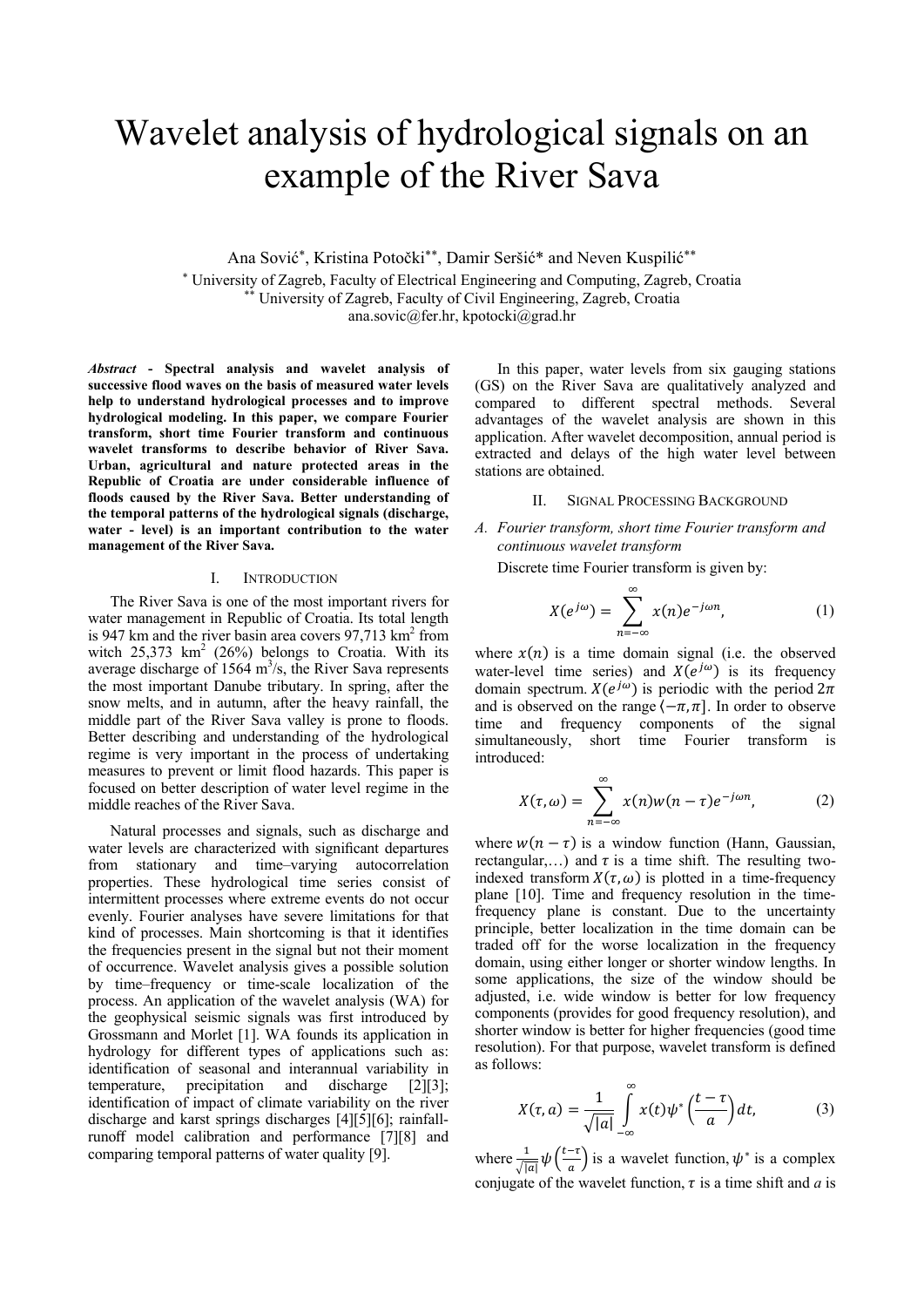a scale parameter. There are plenty different wavelet functions: Haar, Daubechies, Morlet, Shannon, Meyer,… and several of them will be considered in this paper and compared with the Fourier transform and the short time Fourier transform [10][11].

#### *B. Synthetic water level wave analysis*

A synthetic water-level wave is created for better understanding of obtained real world results:

$$
x_1(t) = 400 + 100 \cdot \cos(2\pi \cdot 1/T \cdot t) + 150 \cdot \cos(2\pi \cdot 2/T \cdot t - T/6) + 200 \cdot \cos(2\pi \cdot 12/T \cdot t), \text{ for } t \in (0, 2T]
$$
\n(4)

$$
x_2(t) = 400 + 100 \cdot \cos(2\pi \cdot 1/T \cdot t) + 150 \cdot \cos(2\pi \cdot 2/T \cdot t - T/6) + 200 \cdot \cos(2\pi \cdot 4/T \cdot t), \text{ for } t \in (2T, 4T]
$$

where  $T = 365$  number of days in one year. The whole signal has the duration of four years, with half-year component and another one-year component. An extra wave with a month period is added to the first two years, and a wave with three months period to the second two years (Figure 1a). Corresponding frequency components using  $\omega = 2\pi/T$  are: 0.0172 (for a year period), 0.0344 (for a half year period), 0.0689 (for three months period) and 0.2066 (for a month period).

Fourier transform is applied on the synthetic signal and all of the already mentioned frequency components are found (Figure 1b and c). However, it cannot be explicitly seen when the frequency components occurred. Therefore, the short time Fourier transform is calculated and plotted (Figure 1d). For better visibility, the interesting part is magnified and shown in Figure 1e. Obviously, short time Fourier transform is not the best possible representation for this kind of signals.

In hydrological sense, waves with long periods must be visible (one year, half year, one month), and short periods are not that important. Therefore, an analysis using wavelet transform is conducted. The wavelet transforms of the synthetic signal using several wavelet functions are compared and the results are shown on Figure 1f - 1g and are summarized in TABLE 1. Haar and Mexican hat give the least acceptable results. Most of the real wavelet functions (biorthogonal, coiflets, symlets) result in a good time resolution, except for long periods (i.e. period of one year). Complex wavelets give good frequency resolution; but still do not provide information of occurrence of events in the time domain (Figure 1h). If only real part of the transform is observed, the complex wavelets give very precise results (Figure 1i). However, real Morlet wavelet gave the best result; hence it was our choice to represent the water levels of the River Sava (Figure 1g).

TABLE 1. COMPARISON OF THE WAVELET FUNCTIONS FOR WATER-LEVEL ANALYSIS.

|                     | time | short periods | long periods |
|---------------------|------|---------------|--------------|
| haar                | no   | no            | no           |
| db3                 | no   | yes           | no           |
| bior <sub>6.8</sub> | yes  | yes           | no           |
| coif3               | yes  | yes           | no           |
| sym8                | yes  | yes           | no           |
| mexh                | no   | no            | no           |
| meyer               | yes  | yes           | yes          |
| morl                | yes  | yes           | yes          |
| $cmor1-1$           | no   | yes           | yes          |
| $cmor1-2$           | no   | yes           | yes          |
| $cmor 8-2$          | no   | yes           | yes          |
| fbsp2-0.5-1         | no   | yes           | yes          |
| $shan0.5-1$         | no   | no            | no           |
| cgau8               | no   | yes           | no           |



Figure 1. From left to the right and up to the down: (a) synthetic signal; (b) Fourier transform of the synthetic signal; (c) magnified part of the Fourier transform of the synthetic signal; (d) short time Fourier transform; (e) magnified part of the short time Fourier transform; (f) Daubechies3 wavelet transform; (g) absolute value of the real Morlet wavelet transform; (h) absolute value of the complex Morlet wavelet transform; (i) real part of the complex Morlet wavelet transform.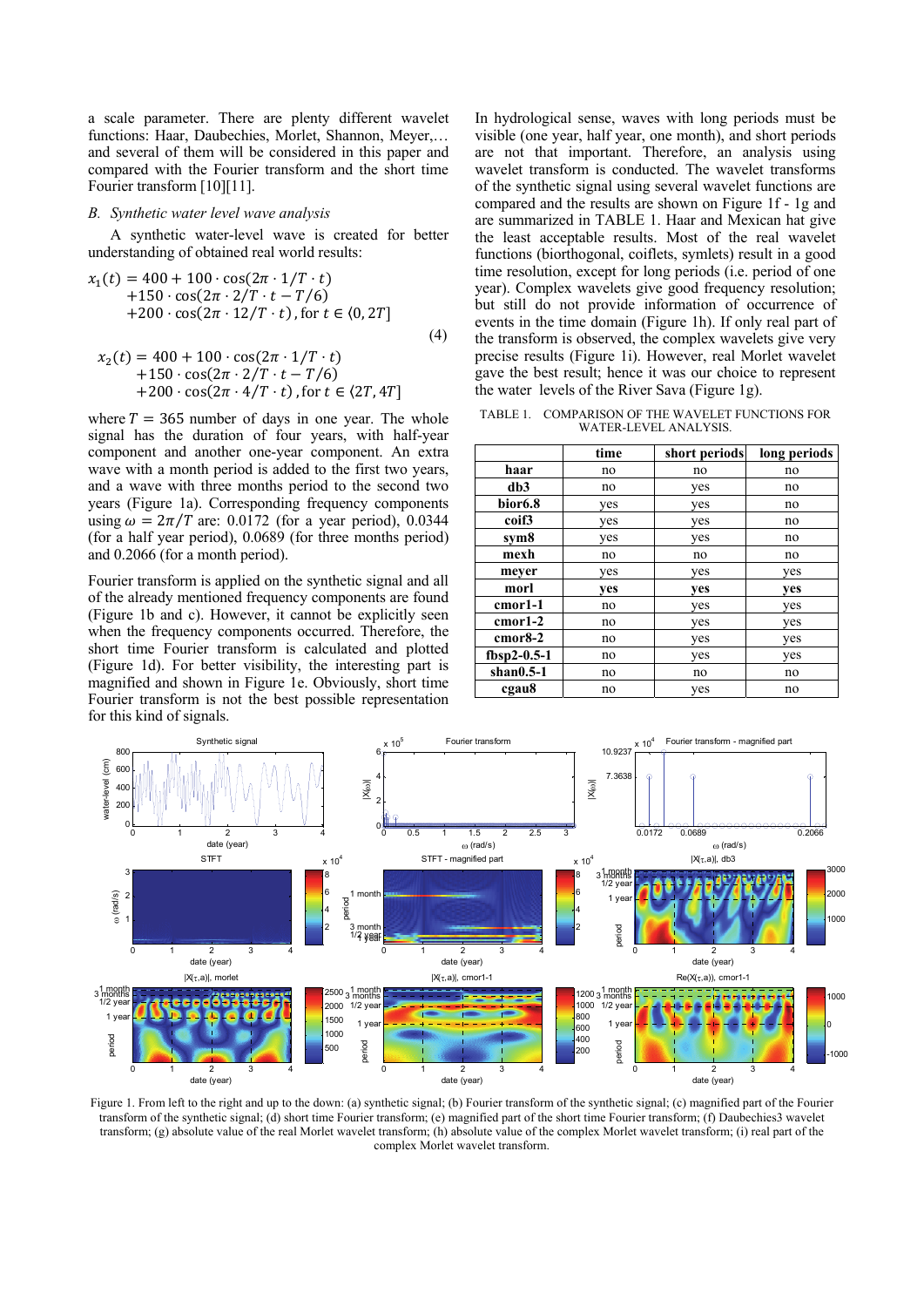#### III. ANALYSIS OF THE WATER LEVEL OF THE RIVER SAVA

The signal for the analysis was obtained as a hydrological time series of hourly water levels from six gauging stations (GS) on the River Sava (Figure 2). They are located in the middle reaches of the River Sava and the total distance between first and last GS is 184.5 km (TABLE 2) [12].

## *A. Preparation of the signal*

The daily water level data were taken in the period of 25 years, between 1982 and 2007. Samples of the signal were taken every day at 2 PM. Therefore, signal consists of 9496 observations. It was checked and cleared of the possible measurement errors and was not statistically preprocessed (Figure 3). The records were incomplete on the five GS because of the war in the 1990s, which interrupted the measuring process. Data gaps were from one year on the GS Crnac, and up to ten years on the GS Gradiška (TABLE 2). Therefore, for five GS with data gaps, years 1982-1990 and 2001-2007 were considered separately.

#### *B. Analysis of the temporal pattern of the water levels*

First, the examination of detailed temporal pattern is conducted on GS Kobaš, using the STFT and the WT, since the data set is complete for the observed period (1982-2008). Magnified part of its STFT is shown on the Figure 4a. Longer periods are almost invisible due to pure frequency resolution and it can be clearly seen that the WT is a better representation for this type of hydrological signals (Figure 4b). The River Sava is characterized by the minimum water levels in the summer and maximum water levels in the spring and autumn. Annual scale has the highest amplitudes and its impact is the strongest. If its amplitudes are lower, the observed year is drier (1988- 1991). On the other hand, if its amplitudes are higher, the year is more humid (1994). Except for annual scale impact, semiannual scale is also very strong, especially visible in dry years. When semiannual impact is lower, seasonal or monthly impacts are higher. Their influences change over the years, so the signal is evidently nonstationary.

Analysis of temporal patterns for the five remaining GS is conducted for the shorter time spans that are common for all six GS, i.e. for 1982-1990 and 2001-2008 (Figure 3). For all six GS, temporal patterns are almost identical. Information obtained using wavelet spectrogram is considered spatially consistent along all six GS (Figure 5).

This fact offers a possibility for drawing some conclusions on the missing data for the remaining five GS from the GS Kobaš data. Observed data for the remaining five GS is not stationary in time, too, because of high and low patterns in different years and seasons. For example, GS Kobaš has annual scale high water levels that occurred in years 1982-1987 and 1993-2005, but years 1988-1992 did not have expressed such annual highs. From 1995 to 1999, mentioned temporal peaks are less significant. Large variations in the wavelet transform domain are visible in years 1988-1993, and correspond to the high variation of the water levels in that period (Figure 3).

It can be concluded that there is a considerate change in stability of temporal pattern from 2001 to 2007 for almost all scales, because dominant peaks are intermittent. They are spread from seasonal scale, across semiannual and annual scales, and up to the 1.5-year and 2-year scales.

# *C. Propagation of annual scales flood wave between gauging stations*

To clearly see the differences between the stations, one row from the wavelet transform for years 1982-1990 is extracted and shown in Figure 6a. The waves represent one year period. They have different amplitudes depending on the GS. Magnified parts of the waves are shown in Figure 6b and are delayed to each others. All the delays are measured and mean and median average values are calculated for years 1982-1990 and 2001-2007, separately and all together. The results are presented in TABLE 3. The average values tell how many days the annual high water level needs to come from one to another GS. It is about 3.8 days between Crnac – Jasenovac and 0.9 days between Mačkovac and Davor. As expected, the delay of flood wave propagation between gauging stations is in relation to their mutual distance. But, the annual wave shows the shortest delay between Davor and Kobaš, despite the fact they are not the closest GS. Explanation of this is in different geometrical and hydraulic characteristics of the river bed in that river section.



Figure 2. Sava and the analyzed gauging stations. GS1 is Crnac, GS2 is Jasenovac, GS3 is Stara Gradiška, GS4 is Mačkovac, GS5 is Davor and GS6 is Kobaš.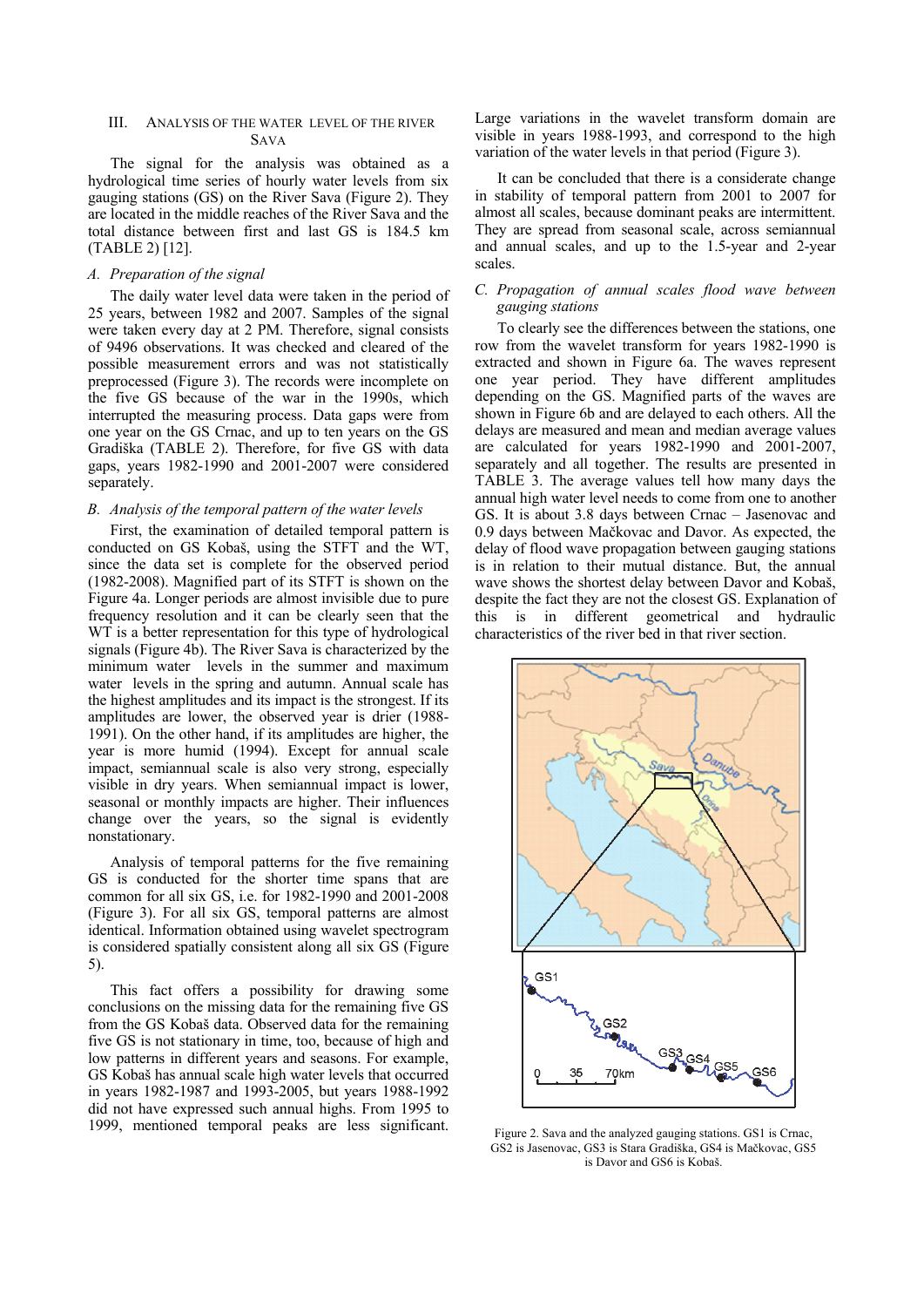

TABLE 2. DESCRIPTION OF THE ANALYZED GAUGING STATIONS.



## IV. CONCLUSION

The wavelet transform is a powerful tool for hydrology analysis. We obtained the best results when applying Morlet wavelet function. It gives better balance between time and frequency localization of hydrological signals than the other examined wavelet functions. Morlet wavelet was applied to water level signals from six gauging stations in the middle reaches of the River Sava. Nonstationary patterns in flood waves were examined and dominant peaks were detected: for one year, one half year, three months and

one month periods. In addition, flood wave propagation time between neighboring gauging station was determined as well.

Wavelet analysis and understanding of temporal patterns in water levels has its application in improving actions for considering flood defense, e.g. early warning and conducting flood defense measures. Data used in this study is taken for the River Sava, where detailed physical hydraulic models have already existed. These hydraulic models enable precise forecasting of the flood wave amplitude and of the propagation time and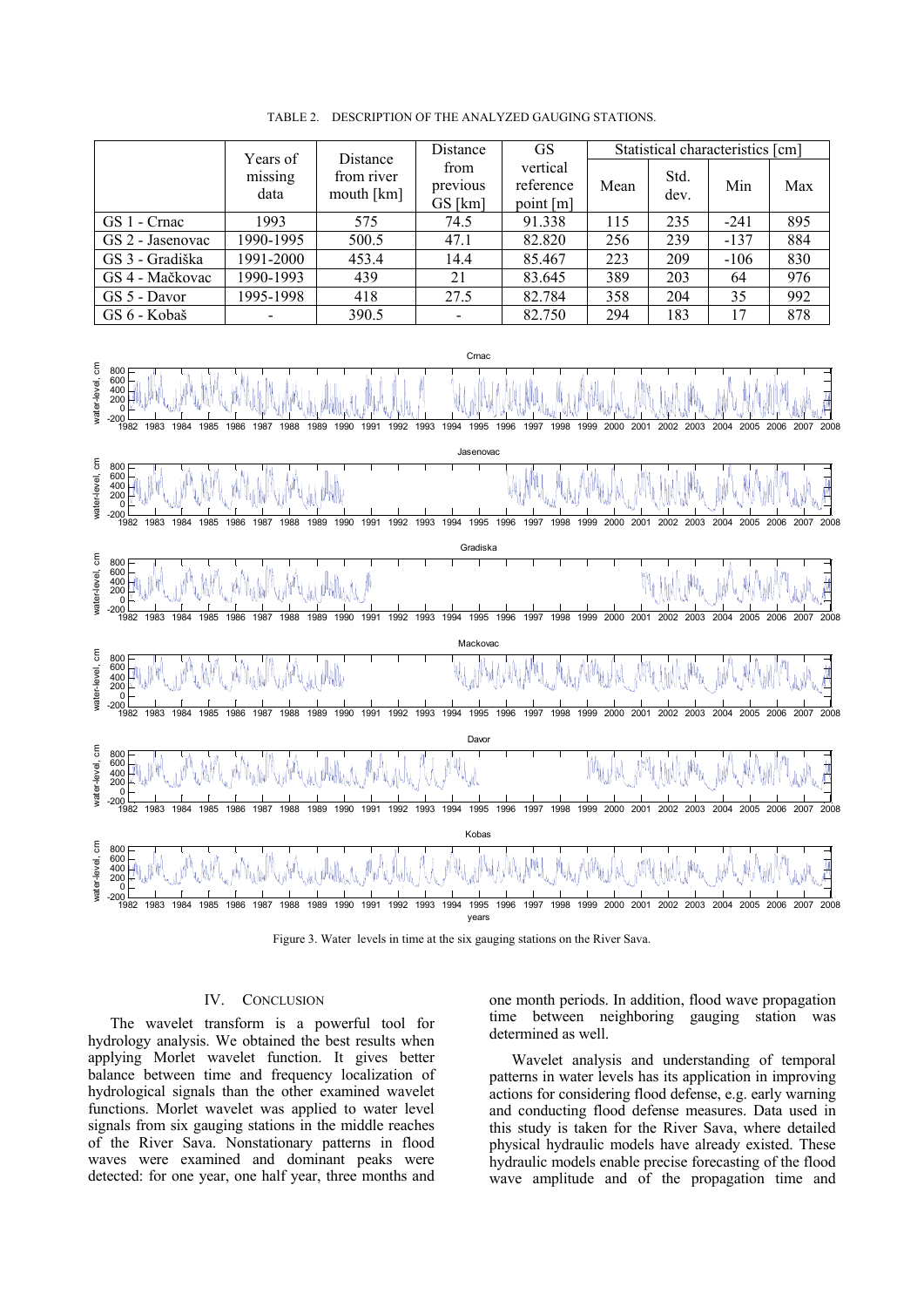velocity. Wavelet (black-box) analysis in this study is offered as an alternative to the hydraulic models. Hence, wavelet analysis could be used for other watercourses for which hydraulic models are not available.

For further research, it could be possible to define the stationary flood waves with the constant averaged

water level amplitudes over all six gauging stations and for all dominant scales. This information could improve the derivation of the realistic synthetic flood waves, needed for testing of the hydraulic models of the River Sava and of the other watercourses in Croatia.



Figure 4. (a) Magnified part of the STFT for gauging station Kobaš. 1 year and 1/2 year period (scale) are clearly visible, (b) Real Morlet wavelet analysis for the same gauging station. One year period has the strongest peak, but 2 years, 1/2 year, and 3 months periods are visible, too.



Figure 5. Apsolute value of the real Morlet wavelet analysis for the gauging stations: Crnac, Jasenovac, Stara Gradiška, Mačkovac and Davor. Because of the missing years, it is shown separately for years 1982-1990 and 2001-2008. The results in wavelet domain are similar, but with different amplitudes and delays. One year period (scale) is the strongest one, with the highest amplitudes.